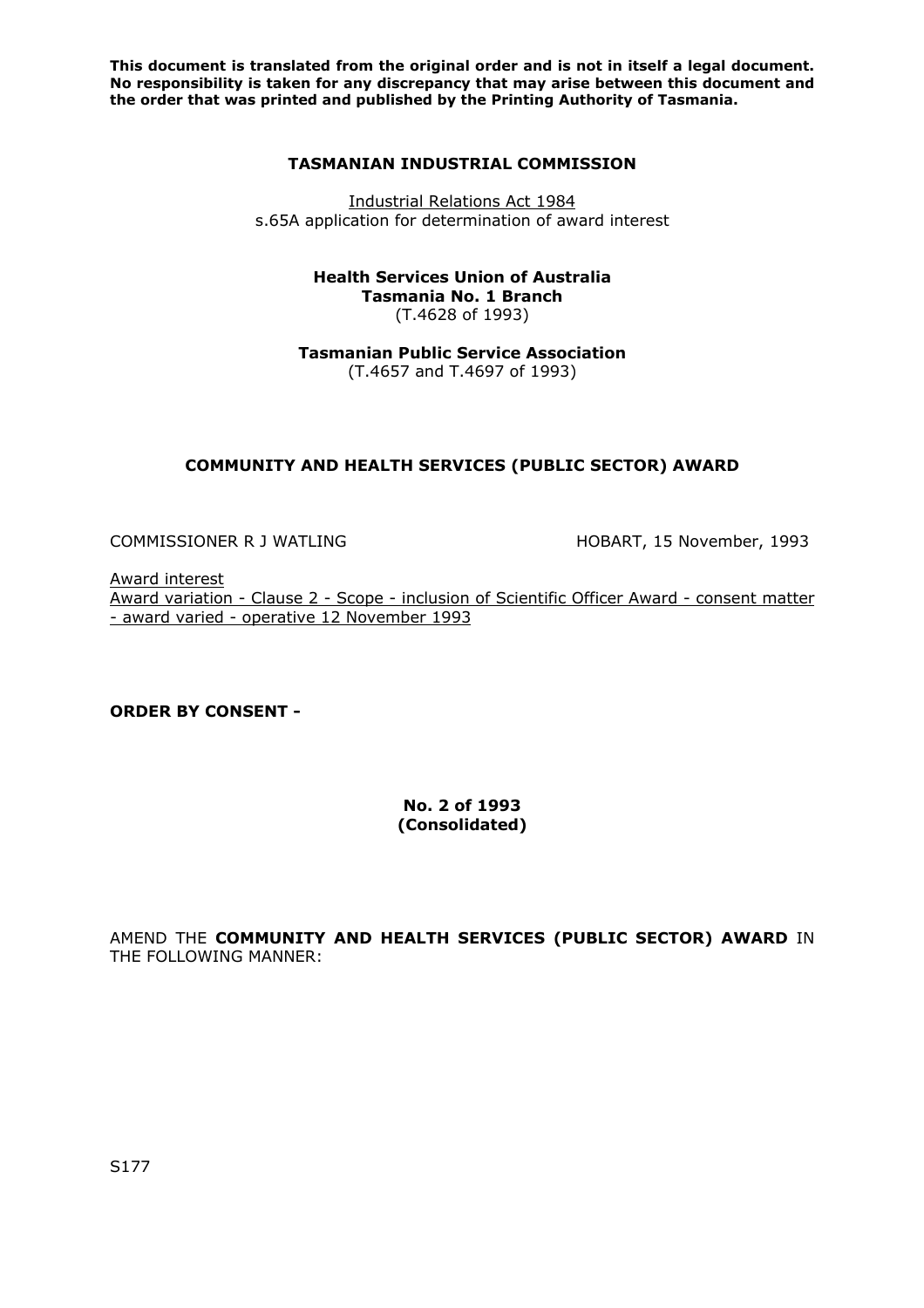**This document is translated from the original order and is not in itself a legal document. No responsibility is taken for any discrepancy that may arise between this document and the order that was printed and published by the Printing Authority of Tasmania.** 

# **1. TITLE**

This award shall be known as the "Community and Health Services (Public Sector) Award".

# **2. SCOPE**

This award is established in respect of employees, within the meaning of the Tasmanian State Service Act 1984, employed in the Department of Community and Health Services, who occupy positions which require the performance of professional, technical, operational or administrative and clerical work as defined by the classification standards contained in this award. No other award of the Tasmanian Industrial Commission shall apply to employees of the Department of Community and Health Services, with the following exceptions:

- (a) Medical Practitioners (Public Sector) Award;
- (b) Dental Employees Award;
- (c) Tasmanian Ambulance Service Award.

**PROVIDED** that until the making of this award has been finalised in respect to rates of pay and conditions of employment or until this proviso has been deleted, the following awards shall apply in all respects:

- (a) Boiler Attendants Award;
- (b) Clerical Employees Award;
- (c) General Conditions of Service Award;
- (d) General Officers Award;
- (e) Hospital Employees (Public Hospitals) Award;
- (f) Hospital Scientists Award;
- (g) Keyboard Employees and Office Assistants Award;
- (h) Pharmacists Award;
- (i) Physiotherapists, Occupational Therapists and Speech Pathologists Award;
- (j) Psychologists Award;
- (k) School Dental Therapists Award;
- (l) Scientific Officers Award;
- (m) Social Trainers Award;
- (n) Technical Employees Award;
- (o) Welfare Workers Award.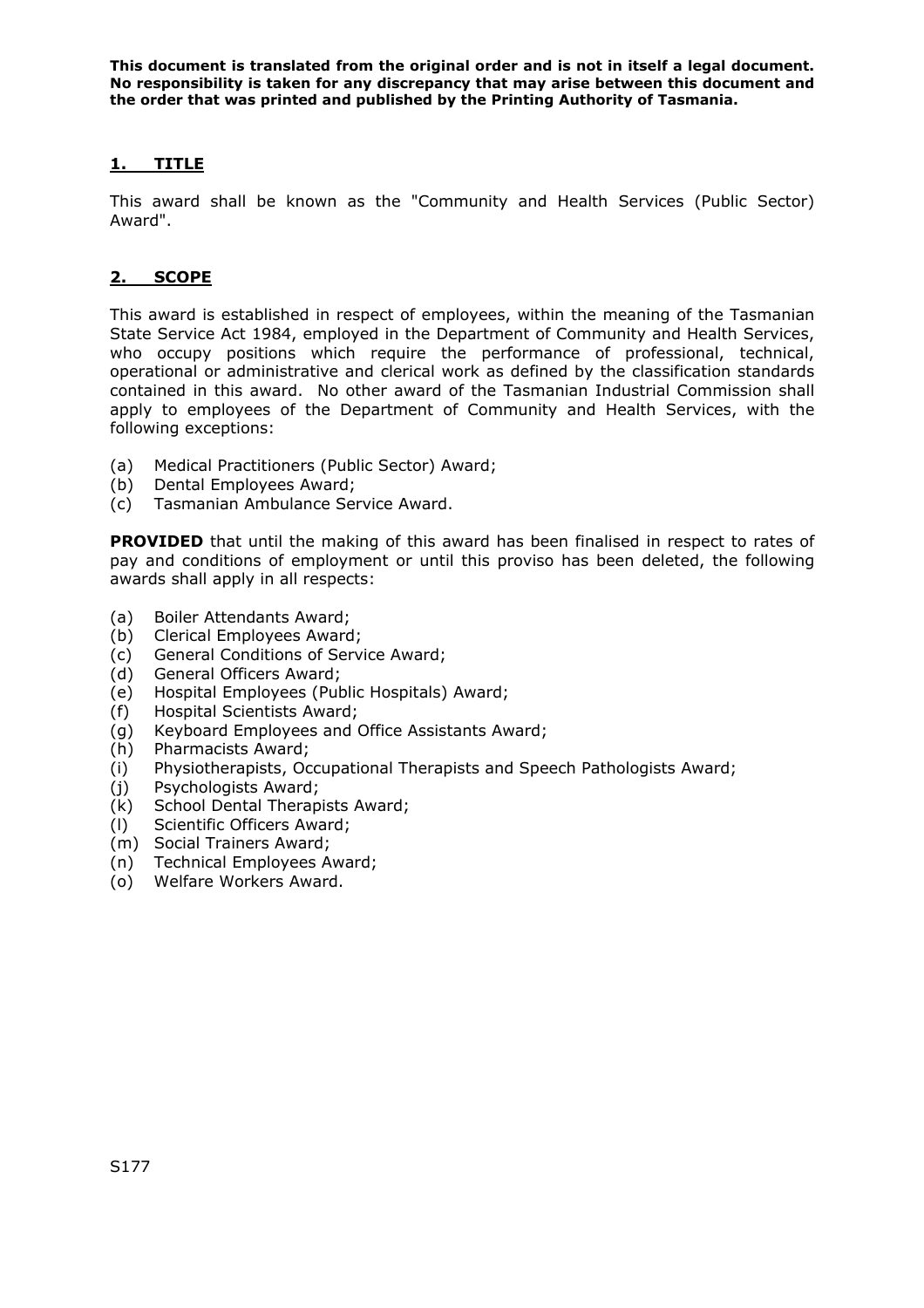**This document is translated from the original order and is not in itself a legal document. No responsibility is taken for any discrepancy that may arise between this document and the order that was printed and published by the Printing Authority of Tasmania.** 

### **3. ARRANGEMENT**

| <b>SUBJECT MATTER</b>     | CLAUSE NO. |
|---------------------------|------------|
| Title                     |            |
| Scope                     |            |
| Arrangement               |            |
| Date of Operation         |            |
| Supersession and Savings  | 5          |
| Parties and Persons Bound | h          |
|                           |            |

### **4. DATE OF OPERATION**

This award shall be operative:

- (a) from the first full pay period to commence on or after 1 November 1993 in respect to Clause 6 - Parties and Persons Bound, subclause (b)(i);
- (b) from the first full pay period to commence on or after 4 November 1993 in respect to Clause 6 - Parties and Persons Bound, subclause (b)(ii); and
- (c) from the first full pay period to commence on or after 12 November 1993 in respect to Clause 2 - Scope, point (l) contained in the proviso.

### **5. SUPERSESSION AND SAVINGS**

This award incorporates and supersedes No. 1 of 1993.

### **6. PARTIES AND PERSONS BOUND**

Unless otherwise specified, this award shall have application to and be binding upon:

- (a) all employees (whether members of a registered organisation or not) for whom classifications appear in this award.
- (b) the following organisation/s of employees in respect of whom award interest has been determined:
	- (i) the Health Services Union of Australia, Tasmania No. 1 Branch and the Officers of that organisation and their members for whom classifications appear in this award.
	- (ii) the Tasmanian Public Service Association and the Officers of that organisation and their members for whom classifications appear in this award.